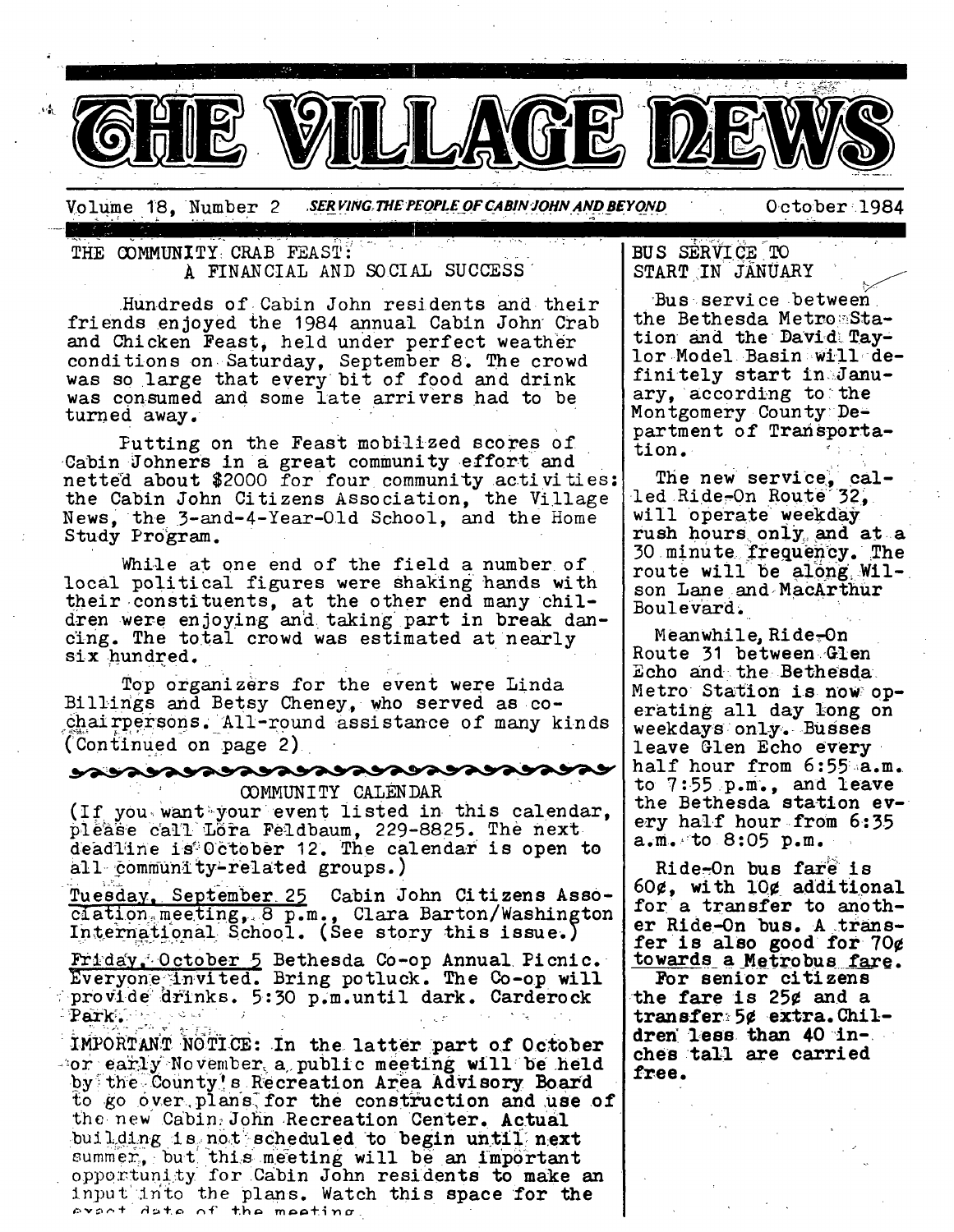### **THE VILLAGE NEWS**

CRAB FEAST (Continued from page 1) + was given by Bill White, Frank McKinney, Judy Duffield and Betsy Lawrence, while coordinators of specific activities were as follows: Bake sale -  $Carla$  Wil-  $che$  ches lending chairs and kins tables, were the River-Beverages - Tony :and Church of the Redeemer  $\cdots$  Jean Maggio -Chicken - Doug and (Glen Echo) and the Glen Ellen Jimmerson<br>ean-Up - Clint Wil-<br>Dozens of other volun-Clean-Up - Clint Wil-<br>kins and Mark Leathteers pitched in. Among erman them were: (Food prepar-Crabs - Charlie Bookman ation and serving) Ste-Dry goods - George Ann phanie Becker, Margaret Wesner Coleman, Joel Fischman, Entertainment - Susan Susan Gelb, Dorothy Hart, Vogt and Janet  $\qquad \qquad$  Liz Hook, Jane Hunter, Newell Financial - George Lichtblau and Ceph zi, Grace Mazzi, Paul Mazzi, Frank McKinney, Patch Feast Day Coordinator **- Marie** Keefe Licenses - Jane Price Patch, Betty Sponangle, Printing - Merri-van denberg, Lucile Taylor, Emmerik Mary Vinton, Judy Vogt, Publi city & Typing **- Janet** Newell Serving - Diane Leatherman Signs - Charlie Bookman and Betsy Cheney ry Doyle, Larry Heflin, Site Set-Up - John Gelb and Calvin Dove (Set-up and moving ta-Tables & Chairs - Andy • Rice kelman, Ed Clark, Pat T-Shirts - Betsy Lawfence Ticket sales.- Kay Kemp Kelly, Brian Kemp, Tom Ticket booth - Amanda Rice, Judy Vogt, Susan Ford Vegetables (purchase) - Willcher, Clint Wilkins. Nick Glakas Vegetables (prepara-The break dance pertion) - Elaine Mazzi Brian Kemp, Tom Kemp,. Vegetables (cooking) - .Frankie Prather, and All ce Guida Andrew Vogt. Special thanks are due

to the Cabin John. Volunteer Fire Department for putting up the banner and for use of its kitchen for food preparation. The Cabin John United Methodist Church, through Sushil and Veena Titus, also made its kitchen av.ailable .and provided stables. O.ther chur- \_ge Li.ch.tblau, Craig Lud-

**2** 

side Assembly of God, the

Kay Kemp, Olga Long, Mildred Maddox, Elaine Maz-Capple and Ron Morgan and the Morgan girls, Martha Bey Sullivan, Celeste Swe-Susan Vogt, Sara Weaver, Dorothy Welsh, Bill White, Sheila White, and Linda Wichman (Drinks) Nick Glakas Pat Lee; (T-shirts) Cher-Connie Rice, Stefan Rice; bles and chairs) Alan Be-Connelly, Tom Green, Ed Kemp, Leigh Price, Brandt Vogt, Eva Willcher, Mark

formers were Aftab Jalil,

Ticket sellers on every block included: Liz Bergman, Nathan Berl, Mira Bernstein, Carol Comlish, Patti Crystal, Annette Davis, Joel Fischman, Betty Hahn, Be cky. Harri s, Sheila Holt, Steve Jacobson, Brian and Tom Kemp, GeorAVENEL FARM DEVELOPMENT "PO:SES "TRAFFIC PROBLEMS  $In$   $a$  further letter to the Maryland National Capital Park and Planning Commission, the Cabin John Citizens Association has raised questions about the impact on local traffic posed by the 850 new houses planned for the Avenel Farm tract off Persimmon Tree Road.

Harley D. Balzer, CJCA 1st Vice President, and Robert Wilkoff, Land Use Chairman, asked these questions :

.... I) What steps have been taken to provide express/commuter bus service for residents of the new development?

2) Will there be provision for shuttle bus service to the nearest Metro station?

5) Has consideration been given to safety and congestion problems on MacArthur Boulevard?

With respect to Mac-Arthur Boulevard, the Citizens Association has received official word from the County Department of Transportation that "due to fiscal constraints", it could not construct additional reinforced crossings at several locations along the Boulevard. Due to weight limits on that street, a number of Cabin John houses are inaccessible to heavy trucks unless a special police permit is obtained to cross MacArthur at a nonreinforced spot.

wig, Elaine Mazzi, Frank McKinney, Marion Purtell, Brandt and Stefan Rice, Danny Saling, Jack Siegel, Mary Sodano, Celeste Swedenberg, Rio Tama, Amy and Billy Via, George Ann Wesner.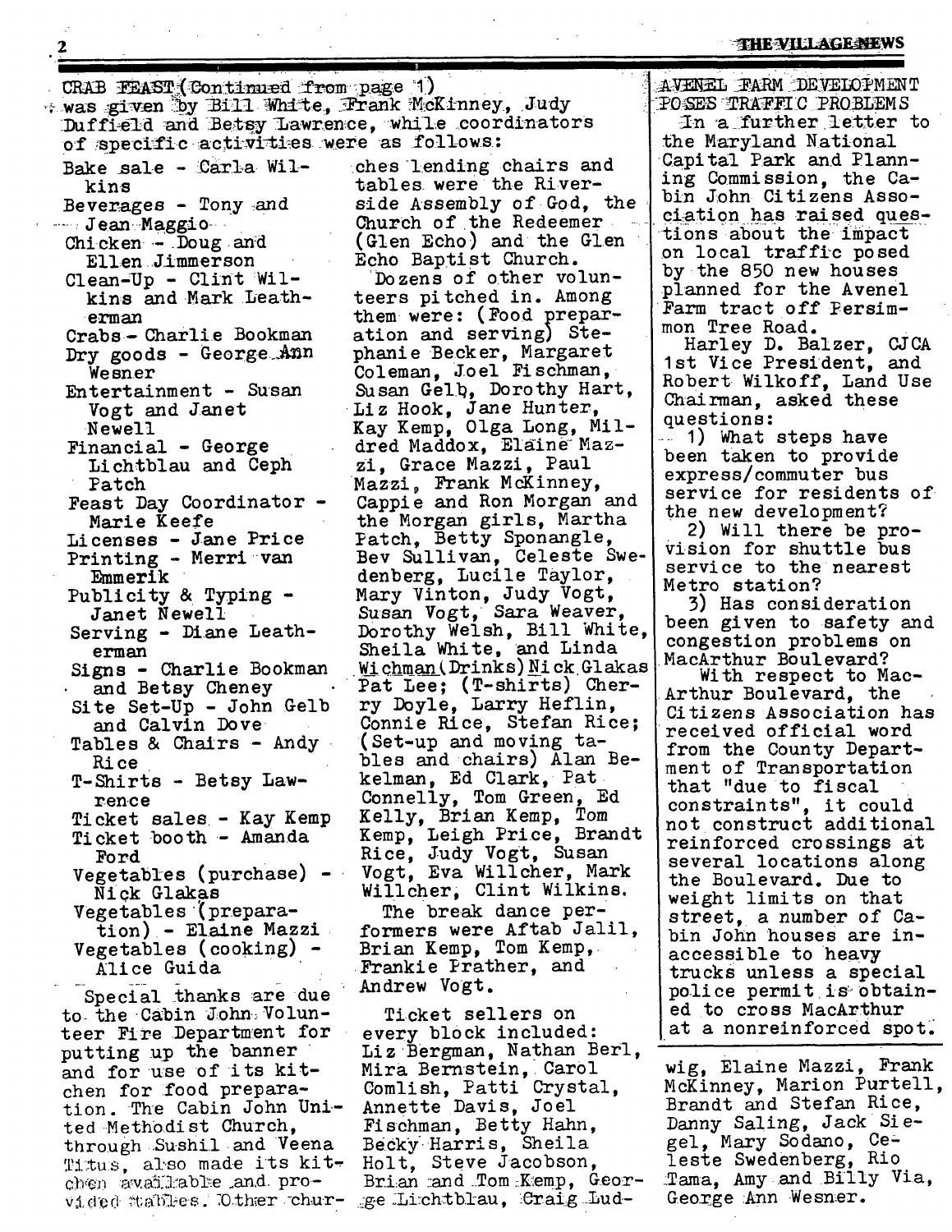## The People of Cabin John

 $^{\circ}$  BILL SHUFF: HE WORKED ON THE "NEW" CONDUIT **I** 

#### By Barbara Martin

Bill Shuff has worked and lived along MacArthur Boulevard for over 60 years -- except that for most of that time it was Conduit Road.

At 16, Bill was picking up a few<br>days' work now and then from a trucker days' work now and then from a trucker complained about there being five bro-<br>who hauled produce to the Washington DC thers working and they made enough fus Center Market and also did moving jobs. so two of us quit. Then I went to work<br>The trucker was approached one day in the McMillan Filter Plant, for the Army the Center Market by a man who asked him to haul some household goods from Hamilton, Virginia, to Cabin John. Although they didn't know where Cabin John was, Bill and the trucker agreed, even though the circumstances seemed odd: they were to load all the furniture and be away from Hamilton by 3 a.m. Later they learned the man was skipping rent.

"He dressed in a long black coat," Bill remembers, "and called himself a preacher. But that man was a crook. We took all his furniture to a warehouse in back of Benson's store, where the veterinarian is now. And that's how I found Cabin John.

"I saw there was a lot of digging going on along the road, and I asked Mr. Benson about it. He told me they were putting in a new conduit (alongside the old one that was laid a hundred years before), and they were hiring help. So the next day my brothers and I came up from Lucketts, Virginia, ing, then buying that house -- for where we lived, and hired on to dig for  $*1200.$  In 1954, they moved to a house the new conduit. That was  $1924.$ 

"We were out near where Angler's Inn is. That building -- Angler's Inn - was a store run by Mr. Bodine. His nephew is my friend still. My two brothers and I lived in a tarpaper shack down by the canal, batching it, doing our own cooking and such. We were paid 45¢ an hour. I worked on a gasoline locomotive, hauling concrete. We laid light-welght track and standard-gauge for the equipment they needed for the digging.

"I worked for the same company for a while in Philadelphia, then came back here and worked for the Lockjoint Pipe Company, testing reinforcing rods

for concrete pipe. My brother was married by then, and I lived with them. first on 79th Street, then in the Carlock house, except that was before Carlock's time.

"My brother had gotten a job with the government; he was maintenance superintendent-for the conduit pipes. He hired all us brothers. There was five of us working for the Aqueduct. But then some folks who got laid off who hauled produce to the Washington DC thers working and they made enough fuss<br>Center Market and also did moving jobs. so two of us quit. Then I went to work for McMillan Filter Plant, for the Army Corps of Engineers. I guess I liked it well enough; I stayed there until I retired, 41 years later."

> At the McMillan Filter Plant. Bill read water meters, repaired meters, anc was eventually in charge of all meter work. When that function transferred from the Army Corps to the District of Columbia, he became maintenance foreman at the plant, supervising the work of the pipe and carpentry crews, the paint shop, and the machine shop.

> Bill had a two-year stint in the Army, stationed at Ft. Benning, Georgia, where he was an instructor in the use of the Browning Automatic Rifle. "I was teaching up to colonels who came into the infantry after their antiaircraft units were disbanded. But I stayed a private."

When he was 23, Bill married his hometown sweetheart. Bill and Margaret lived at 6433 79th street, first rent-Place, where Bill still lives today.

Margaret was one of the original handful of parishoners of the Cabin John Methodist Church. "Benson, who owned the store, he paid the minister's salary, just like Mrs. Lilly Stone paid the minister at Hermon Church. And in the beginning there wasn!t many more people than just the Bensons. But Margaret started rounding up the kids for Sunday School. She started with five oz six, and at one time there was over I0C children going to Sunday School, and she was running it all. There's lots oI people living in Cabin John today who remember her as their Sunday School teacher."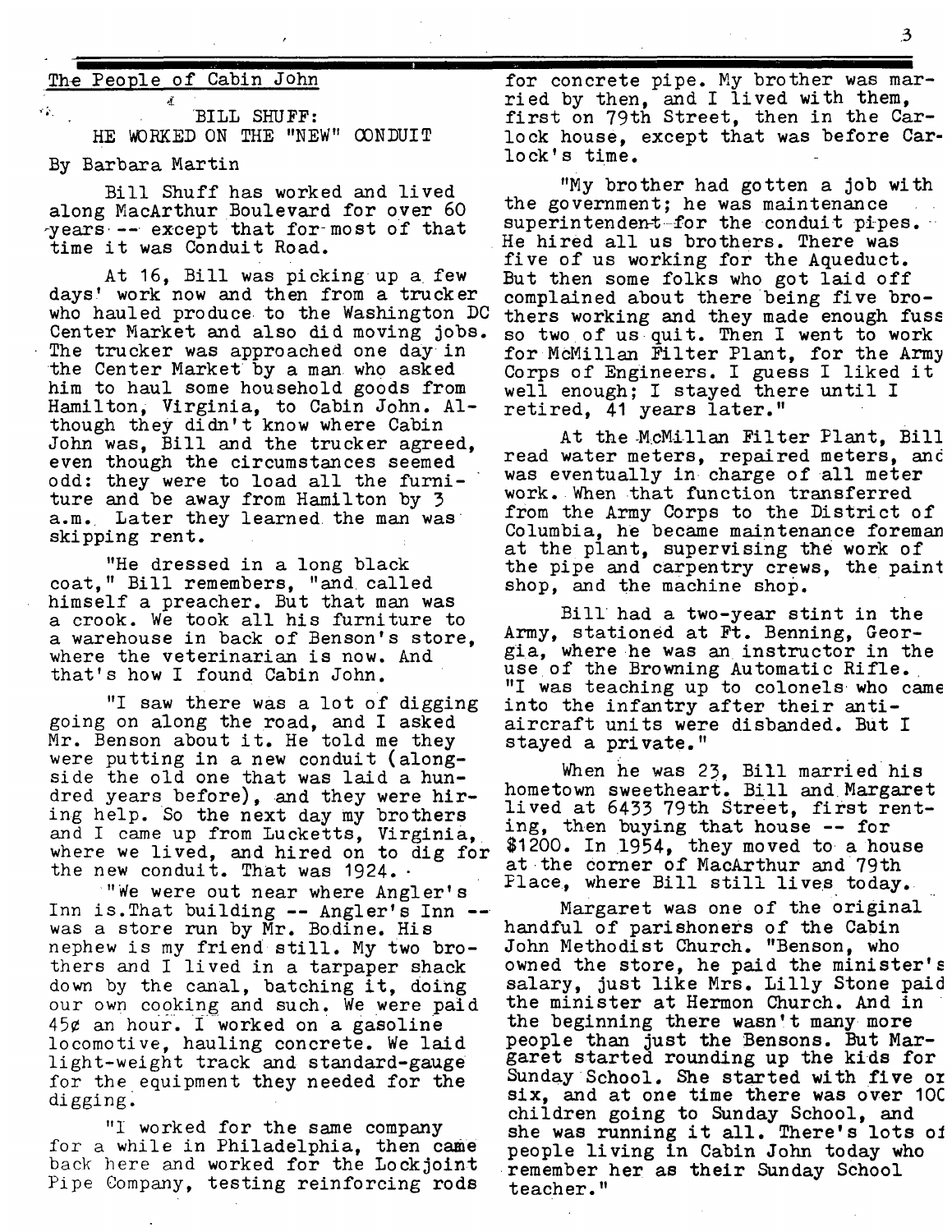Margaret died in March of this year and is buried in Taylorstown, VA, where Bill has "dozens of nieces and nephews." Bill's daughter Joan Shuff Roark lives in Wheaton, and there are three grandchildren Bill is very proud of.

"Cabin John was some-different .... years ago," Bill recalls. "Tuohey's was once a store, with the Post Office in a corner. Then when beer came back (that was before hard liquor came back), it became Tuohey's Tavern -- the beer joint. Across from Tuohey's was Case's Kitchen. That was a small building, but it had a big porch all around, and they served lunch and dinner out on the porch. They were known for bass, and for chicken. It was open only in good weather; they closed for winter.

"on Saturdays and Sundays there would be more traffic on Conduit Road than there is even now. That was in the 20's. People going out to Great Falls to sun and picnic. Hundreds of cars on a nice weekend.

"Benson was the storekeeper, and he also had the Job of fining drivers who got arrested on Conduit Road. There  $\overline{was}$  two US marshalls; one of them was Eddie Bissett who lived in Cabin John.

If anybody was caught for speeding or drunk driving, they'd be taken to Benson's store and Benson would fine them. They called him Judge Benson, but he wasn't really a judge, just commissioned by the government to levy fines. Well, he'd charge \$10 fine plus costs, usually \$7.50, and he'd keep the costs; that was his fee.

"I remember Old Man Williams, too; he was the blacksmith who had his workshop at Seven Locks Road, just beyond where the firehouse is. I used to go over and watch him work sometimes."

Bill thinks Cabin John is better some ways today. "The streets are better. And the blkepath is a good idea; makes it safer for children and the people who want to ride their bikes slower."

At 77, Bill retains a Virginia country accent. He keeps a neat house and a pretty yard. "I'm right good with flowers. And I keep a small vegetable garden." He was fixing a lawnmower for his granddaughter when I went to talk with him. "I'd rather be doing something. I'm not the fishing kind; can't stand to just sit still while I'm waiting for those fish to bite."

 $\mathbb{R}_+$ 

o

| GELB TO RESIGN AS<br>VILLAGE NEWS TREASURER                                                                                                                                                                     | Miscellaneous<br>$\mathtt{Total}$                                                                                                                                                                                                                                                                           | 55.20<br>\$1, 971.75                         |                                                                                                                                                                                                              |
|-----------------------------------------------------------------------------------------------------------------------------------------------------------------------------------------------------------------|-------------------------------------------------------------------------------------------------------------------------------------------------------------------------------------------------------------------------------------------------------------------------------------------------------------|----------------------------------------------|--------------------------------------------------------------------------------------------------------------------------------------------------------------------------------------------------------------|
| After six years of<br>service as volunteer<br>business manager for<br>the Village News.<br>Susan Gelb has announ-                                                                                               | Expenses<br>Printing<br>Labels<br>Postage<br>Total                                                                                                                                                                                                                                                          | \$1,107.59<br>133.24<br>806.02<br>\$2,046.85 | <b>D)</b>                                                                                                                                                                                                    |
| ced her approaching re-<br>signation. A replacement<br>is needed for a few<br>hours of work each month<br>handling ads, subscrip-<br>tions and the bank<br>account. Please call Su-<br>san at 229-5851 to offer | <b>ADVERTISING RATES</b><br><b>\$40</b><br>Full page<br>30<br>$2/3$ page<br>25<br>$1/2$ page<br>15<br>$1/3$ page<br>10<br>$1/6$ page<br>6<br>$1/12$ page<br>SCHOOL PLACES AVAILABLE<br>With the start of a<br>new school year, the<br>Cabin John 3-and-4-<br>year-Old School has<br>announced that it still |                                              | When you need<br>travel arrangements,<br>business or pleasure.<br>call IRENE REDECKE<br>at 229-4469 mornings<br>983-1500 afternoons.<br>Service with a<br>smile, no service<br>charge, tickets<br>delivered. |
| your services.<br>Her report for Sept.<br>1983-Aug. 1984 period<br>shows the following:<br>Income<br>\$215.50<br>Ads                                                                                            |                                                                                                                                                                                                                                                                                                             |                                              |                                                                                                                                                                                                              |

Ads " 8215.50 Subscriptions 65.00 T-shirt sales..., 941.05 Crab Feast share 295.00 CJCA contribution 400.00

please call Carla Wil $kins$  at  $320 - 5804$ .

has some spaces available. If interested,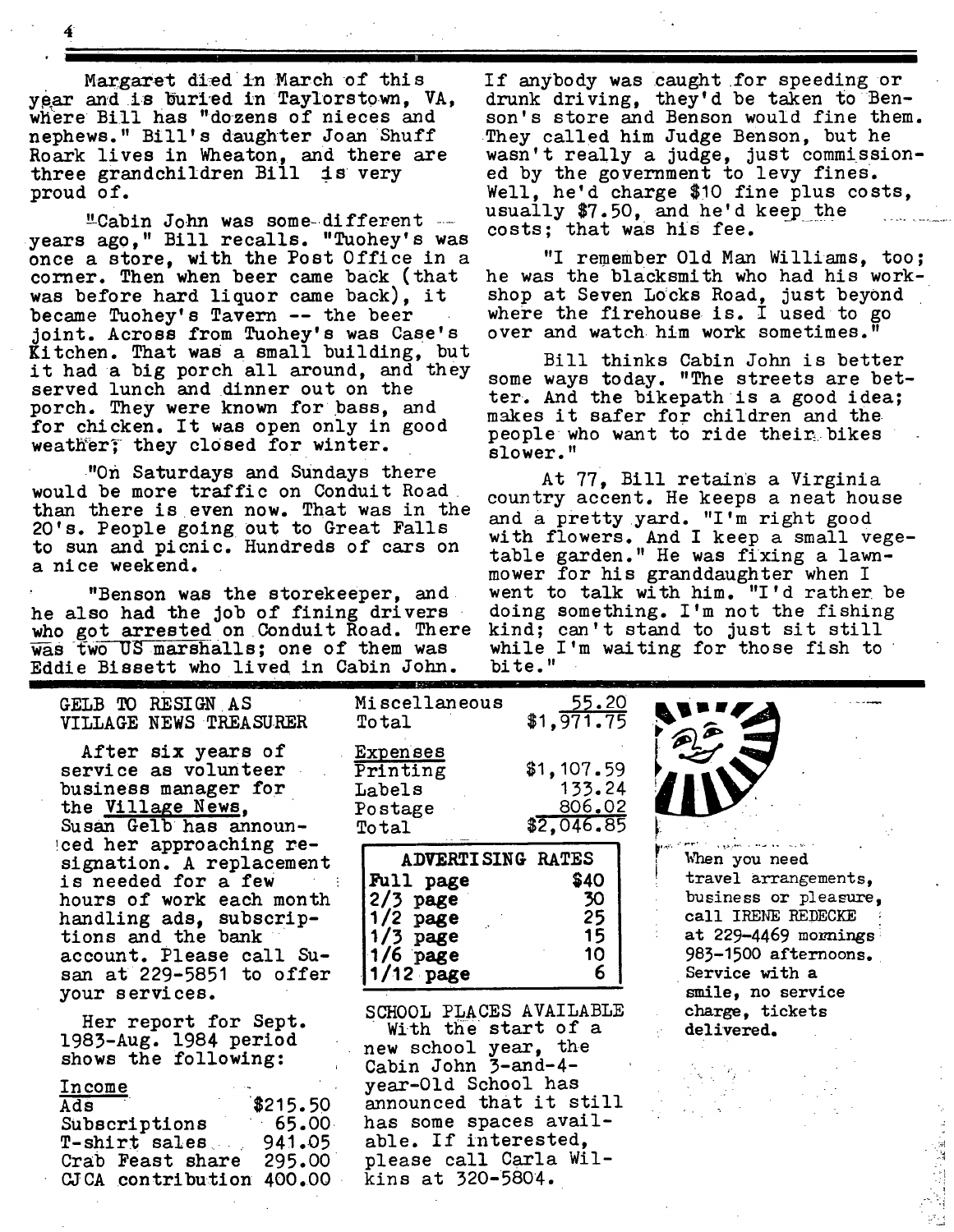#### THE VILLAGE NEWS

are on schedule. The shift will take place



Bidding closed I0/1:2/84.



CABIN JOHN T-SHIRTS ON SALE AT LOCAL STORES

The two new Cabin John T-shirts, introduced at the Crab Feast to popular  $ac$ claim, are now on sale (\$9 each) at the Bethesda Co-op, Quick Food Shop, and Glen Echo Pharmacy. Or they may be ordered by calling Barbara Martin at 229-3482.

يهجون

VFW KEEPS THE FLAGS FLYING!

Once again this year the Cabin John community enjoyed a 4th of July and a Labor Day marked by American flags flying from each telephone pole along MacArthur Boulevard. Thanks go the Cabin John Post #5633 of the Veterans of Foreign Wars for this patrlotic display.

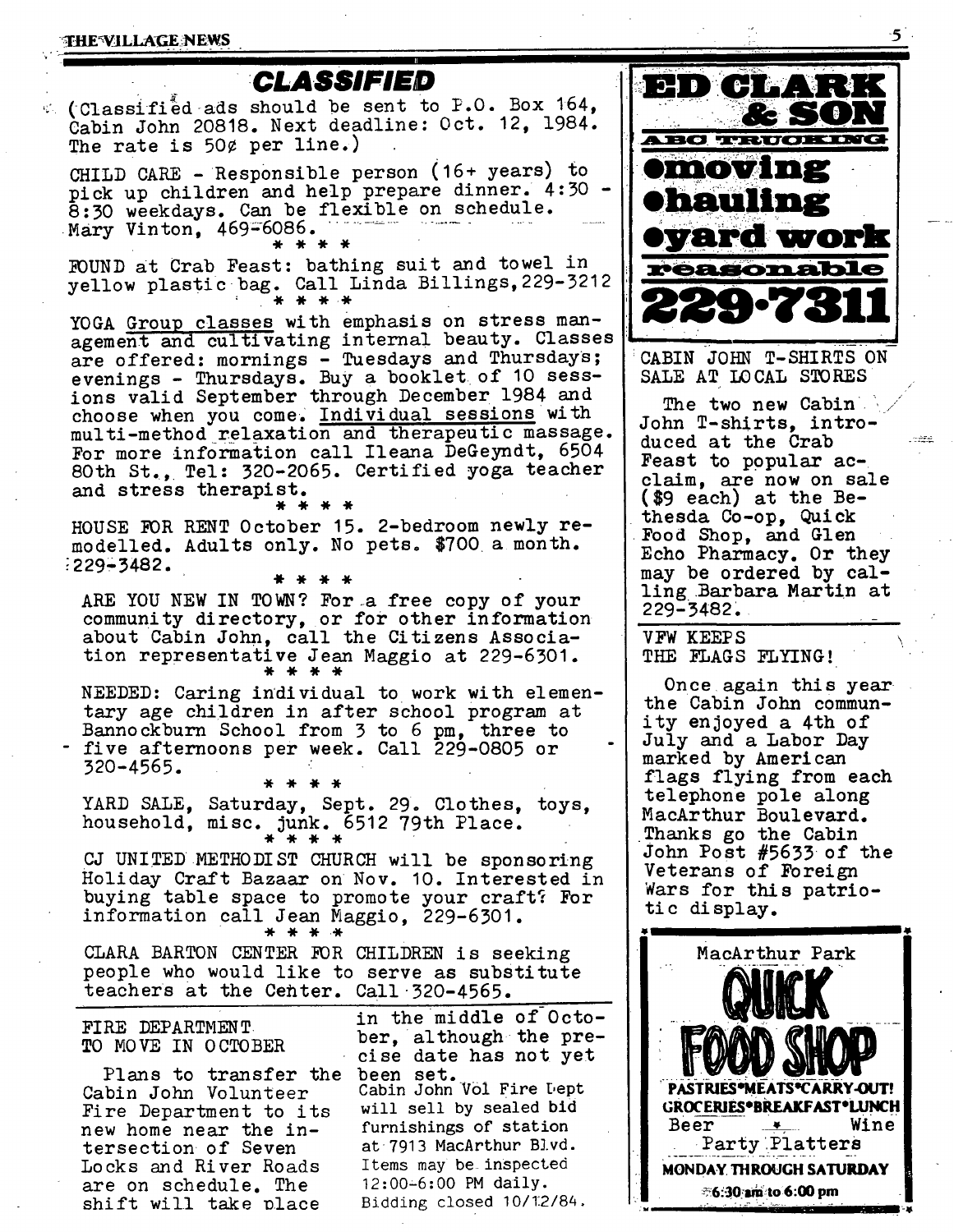## **6 ,: THE VILLAGE NEWS**



 $\mathcal{A}_i$  :

and is distributed free to all Cabin John residents. The subscription rate for others is \$5 a year. Send all communications to P.O.Box 164, Cabin John, MD 20818.

Volunteer staff for this issue: Cherry Doyle (design), Laura Feldbaum (production), Susan Gelb (business<br>manager), Kay Kemp manager), Kay Kemp<br>(mailing), Andy Ric<br>(editorial), and th mailing), Andy Rice editorlal), and the great folding and mailing crew.

Village News **P.0. Box 164**  ' Cabin John,. **Maryland 20818**  LETTER FROM THE CITIZENS ASSOCIATION PRESIDENT

I hope you can come to the next Cabin John Citizens Association meeting which will take place on Tuesday, September 25, at 8 p.m. at the Washington International/Clara Barton School.

As previously-announced, the agenda will in clu de:

\* Update on proposed land developments in Cabin John

\* New bus service on MacArthur Boulevard

\* A report of the MacArthur Boulevard Improvement Committee

\* A report on Recreation Center public hearings

\* A request to raise dues. (So if you haven't paid your 1984-85 dues yet, come to the meeting early and pay at the current rate:  $$3$  individual,  $$5$  family.)

Two additional development plans have come to our attention since our August meeting. They are: I) Caraway and Persimmon Tree (one house)

2) Seven Locks, Tomlinson and Carver Road (11 houses)

With these, almost 100 new homes are now proposed for Cabin John. Do you know of any more? If so, please call either of the Land Use Committee Chairman, Bob Wilkoff at 229-8536 or Leigh Price at  $229-1720$ .

> Betsy Lawrence, Ph.D. President, CJCA

NEW HOURS AT Thursday mornings in-

Thursday evening ser- Regular hours now vice has been discontin- $\frac{1}{1}$  from 9 a.m. to 9 p.m., ued at the Little Falls Public Library but the and Thursday, Friday,  $\frac{1}{2}$ , Extending Library will be open and Sotunday,  $\frac{1}{2}$ 

LITTLE FALLS LIBRARY stead.<br>Frame of the stead stead are the stead stead in the stead stead in the stead in the stead in the stead in the s

Tuesday from 1 to 9. and Saturday, from 9-5.

> **Bulk Rate**  U.S.Postage Paid Cabin John, Md. **20818 Permit 42.10**

Resident 6517 80th Street Cabin John, MD 20818